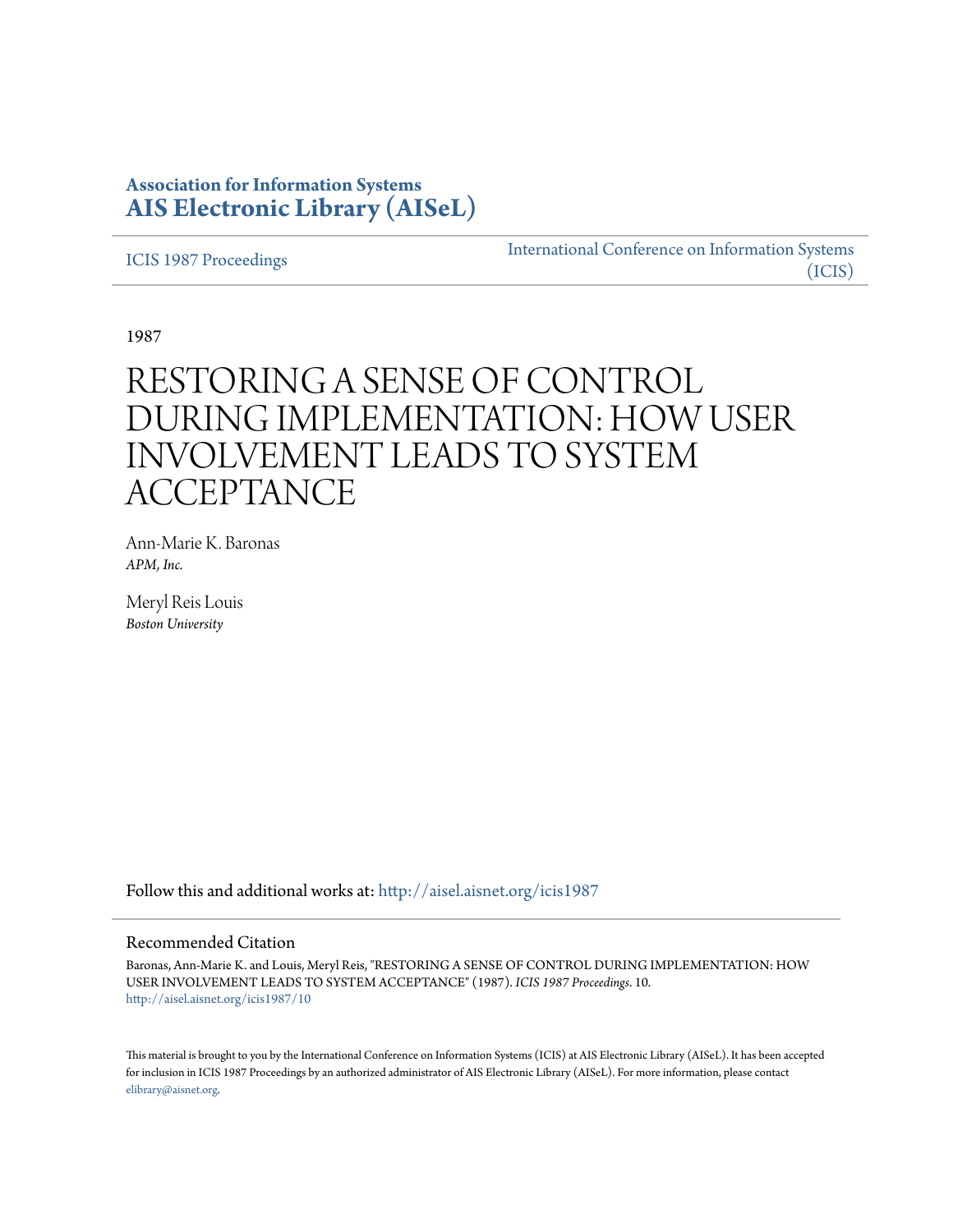### RESTORING A SENSE OF CONTROL DURING IMPLEMENTATION: HOW USER INVOLVEMENT LEADS TO SYSTEMI ACCEPTANCE

Ann-Marie K. Baronas APM, Inc.

> Meryl Reis Louis Boston University

## ABSTRACT

In an effort to implement information systems successfully, developers have experimented with a variety of approaches. User involvement has emerged as one of the most popular. It is now widely believed that involving users in various aspects of implementation will lead them more readily to accept and use <sup>a</sup> new system. However, empirical tests of the "user involvement-system acceptance" relationship have generated only mixed results (Ives and Olson 1984; Baroudi et al. 1986). Although this body of research has been criticized on <sup>a</sup> number of methodological grounds, Ives and Olson note that <sup>a</sup> more fundamental flaw has been the lack of a theoretical explanation for the relationship.

In this paper, the authors present a theoretically grounded perspective to account for effects of involving users during implementation. The experience of the typical non-technical user just before, during, and after system implementation is examined. Borrowing from social psychology and organizational science, a perspective on the user's situation, experience, and needs is assembled. It proposes that (1) computer implementation represents a threat to users' perceptions of control over their work; (2) computer implementation represents a period of transition during which users must cope with differences between old and new work systems, including changes, contrasts, and surprises.

In an implementation approach derived from the first tenet of this perspective, the key is to provide users with opportunities to engage in activities which restore the sense of personal control over work that has been threatened by and during system implementation. Perceived control is seen to be the critical phenomenon underlying effects of user involvement during implementation.

A field experiment was conducted to provide an initial test of the portion of the perspective concerned with perceived control. The implementation of <sup>a</sup> computer-based payroll and personnel management information system in state government agencies was studied. Payroll and personnel clerks served as subjects. Experimental group subjects experienced a modified implementation process designed to increase the workers' sense of personal control. Three sets of questionnaires were administered: as workers first learned of the planned conversion ten weeks before cutover; two weeks after cutover; two months after cutover.

As hypothesized, treatment group subjects were significantly more satisfied with the new system than were control group subjects. Additionally, experiences reported in the treatment group were more positive in terms of users' perceptions of interactions with system implementors and of attitudes expressed by their managers.

The theoretical perspective suggests that user involvement is effective because it restores or enhances perceived control. It also suggests that means other than direct user involvement can enhance the perception of control and may produce similar effects -- perhaps with lower organizational costs.